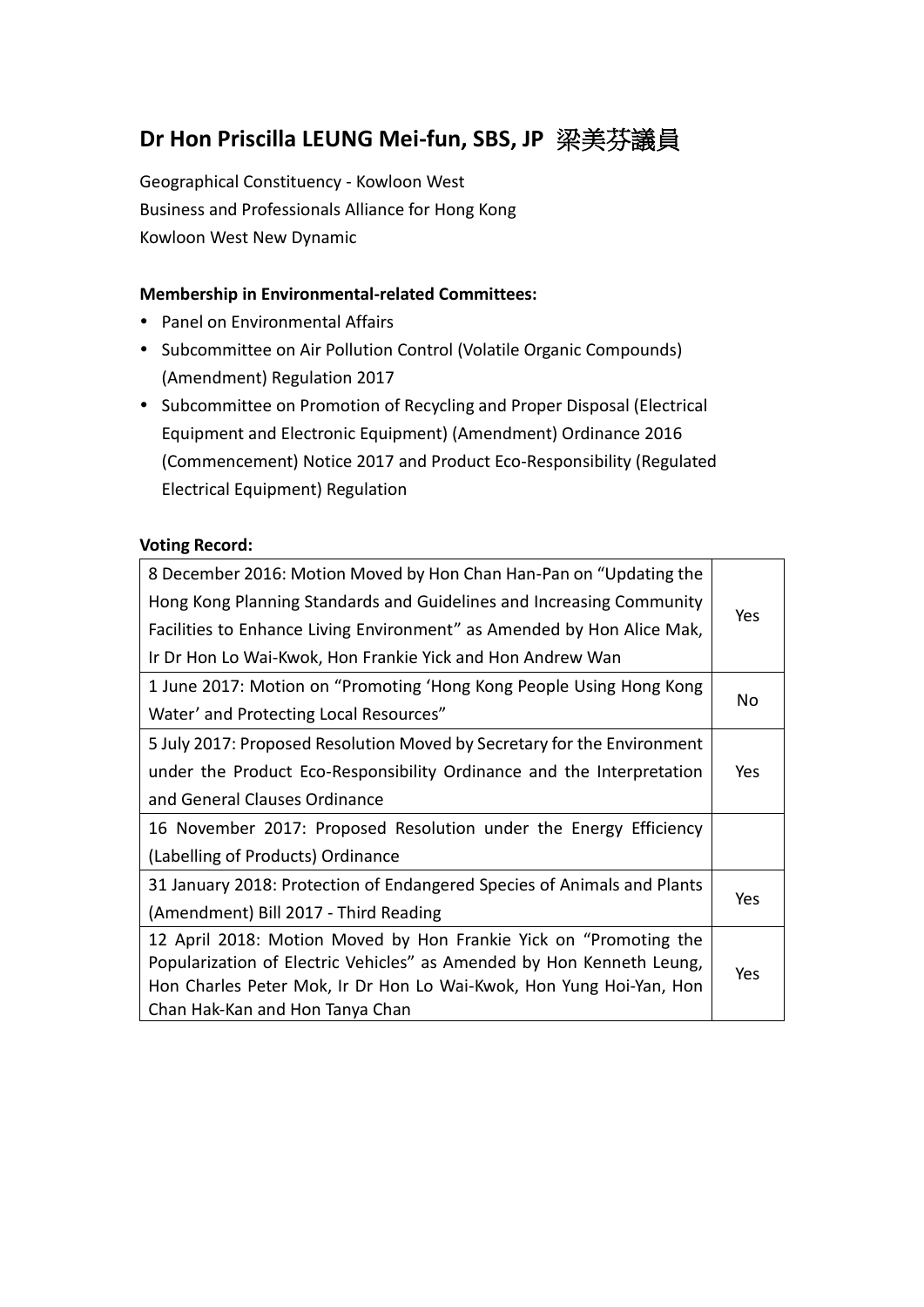### **Panel on Environmental Affairs Attendance:**



## **Comments Made in Environmental-related Committees:**

Panel on Environmental Affairs

| 20170424 | 26. Dr Priscilla LEUNG urged the Administration to implement<br>Water |       |  |  |  |  |
|----------|-----------------------------------------------------------------------|-------|--|--|--|--|
|          | a set of comprehensive odour control/mitigation measures              |       |  |  |  |  |
|          | and apply for the necessary funding in support of a long-term         |       |  |  |  |  |
|          | plan of five to 10 years to resolve the problems at source and        |       |  |  |  |  |
|          | to promote water-friendly culture and activities. She stressed        |       |  |  |  |  |
|          | that substantial financial and technological inputs were              |       |  |  |  |  |
|          | required for implementing a comprehensive plan to resolve             |       |  |  |  |  |
|          | the strong stenches problem at the harbourfront. She                  |       |  |  |  |  |
|          | enquired about the possibility of conducting cross-bureau             |       |  |  |  |  |
|          | projects to be led by the Environment Bureau for                      |       |  |  |  |  |
|          | improvement of the harbourfront pollution and odour                   |       |  |  |  |  |
|          | problem.                                                              |       |  |  |  |  |
| 20171012 | 11a. Improving the water quality in Hong Kong: Dr Priscilla           | Water |  |  |  |  |
|          | LEUNG requested the Administration to provide details on the          |       |  |  |  |  |
|          | policies and measures to be implemented in the light of the           |       |  |  |  |  |
|          | findings of the consultancy study on further enhancing quality        |       |  |  |  |  |
|          | of coastal waters of Victoria Harbour commissioned by the             |       |  |  |  |  |
|          | Administration, and to explore how to reduce odour nuisance           |       |  |  |  |  |
|          | of the Victoria Harbour waters through joint efforts of the           |       |  |  |  |  |
|          | concerned districts.                                                  |       |  |  |  |  |
| 20171012 | 11c. Existing polices on bicycles and promoting bicycles as a         | Air   |  |  |  |  |
|          | mode of transport: Mr HUI Chi-fung and Dr Priscilla LEUNG             |       |  |  |  |  |
|          | suggested that the Administration should advise on the timing         |       |  |  |  |  |
|          | for reverting to the Panel on the subject.                            |       |  |  |  |  |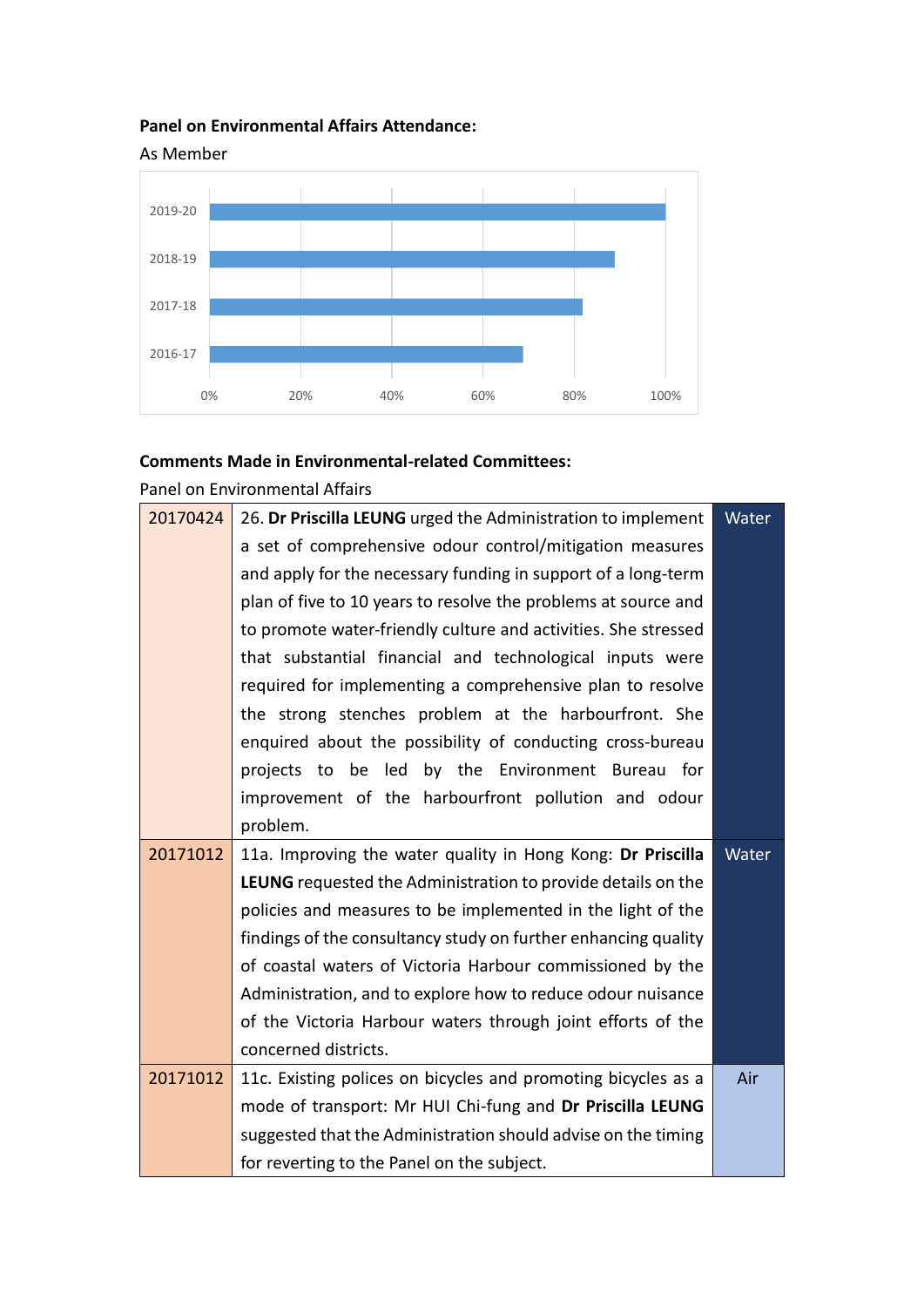| 20180326 | 34. Dr Priscilla LEUNG sought details on the Administration's<br>Waste |       |  |  |  |  |
|----------|------------------------------------------------------------------------|-------|--|--|--|--|
|          | follow-up actions to address the environmental, hygiene and            |       |  |  |  |  |
|          | other problems arising from the operations of recyclers in             |       |  |  |  |  |
|          | Sham Shui Po, including (a) the number and working hours of            |       |  |  |  |  |
|          | additional patrol teams, and frequency of enhanced patrols,            |       |  |  |  |  |
|          | (b) the number of enforcement operations (including joint              |       |  |  |  |  |
|          | enforcement operations) carried out in recent years, (c)               |       |  |  |  |  |
|          | additional manpower, if any, allocated to the relevant                 |       |  |  |  |  |
|          | government departments for the above purposes, (d)                     |       |  |  |  |  |
|          | assessment of the effectiveness of the above enforcement               |       |  |  |  |  |
|          | actions, and (e) the Administration's plan, if any, regarding the      |       |  |  |  |  |
|          | of<br>for<br>provision<br>spaces<br>temporary<br>storage<br>and        |       |  |  |  |  |
|          | loading/unloading of recyclables in the district.                      |       |  |  |  |  |
| 20190325 | 29. Dr Priscilla LEUNG considered that the Environment                 | Water |  |  |  |  |
|          | ("ENB")/Environmental Protection<br>Bureau<br>Department               |       |  |  |  |  |
|          | ("EPD")<br>should strengthen coordination<br>other<br>with             |       |  |  |  |  |
|          | bureaux/departments, including the Marine Department, in               |       |  |  |  |  |
|          | tackling air pollution nuisances caused by marine incidents            |       |  |  |  |  |
|          | such as oil spillages and leakages of chemical substances.             |       |  |  |  |  |
| 20190325 | 38. Dr Priscilla LEUNG and the Chairman expressed support              |       |  |  |  |  |
|          | for the Administration's proposal [to improve water quality].          |       |  |  |  |  |
|          | Dr LEUNG welcomed the construction of dry weather flow                 |       |  |  |  |  |
|          | interceptors ("DWFIs") (which intercepted and diverted                 |       |  |  |  |  |
|          | polluted dry weather flow from a stormwater drain/channel              |       |  |  |  |  |
|          | into the sewerage system during non-rainy days<br>for                  |       |  |  |  |  |
|          | treatment) in more districts to improve the water quality in           |       |  |  |  |  |
|          | coastal areas and alleviate the associated odour problems.             |       |  |  |  |  |
|          | Nevertheless, as the benefits of DWFIs were limited, she               |       |  |  |  |  |
|          | considered that the Administration should formulate a                  |       |  |  |  |  |
|          | comprehensive strategy for improving the water quality of              |       |  |  |  |  |
|          | Victoria Harbour, which should cover short, medium and long-           |       |  |  |  |  |
|          | term measures. In this connection, she enquired about the              |       |  |  |  |  |
|          | progress of a relevant consultancy study commissioned by               |       |  |  |  |  |
|          | EPD, and whether the Administration would consider the                 |       |  |  |  |  |
|          | application of biological treatment in tackling near shore             |       |  |  |  |  |
|          | water pollution.                                                       |       |  |  |  |  |
| 20191028 | 51. Dr Priscilla LEUNG expressed appreciation for the                  | Water |  |  |  |  |
|          | Administration's efforts<br>mitigating nearshore<br>in<br>odour        |       |  |  |  |  |